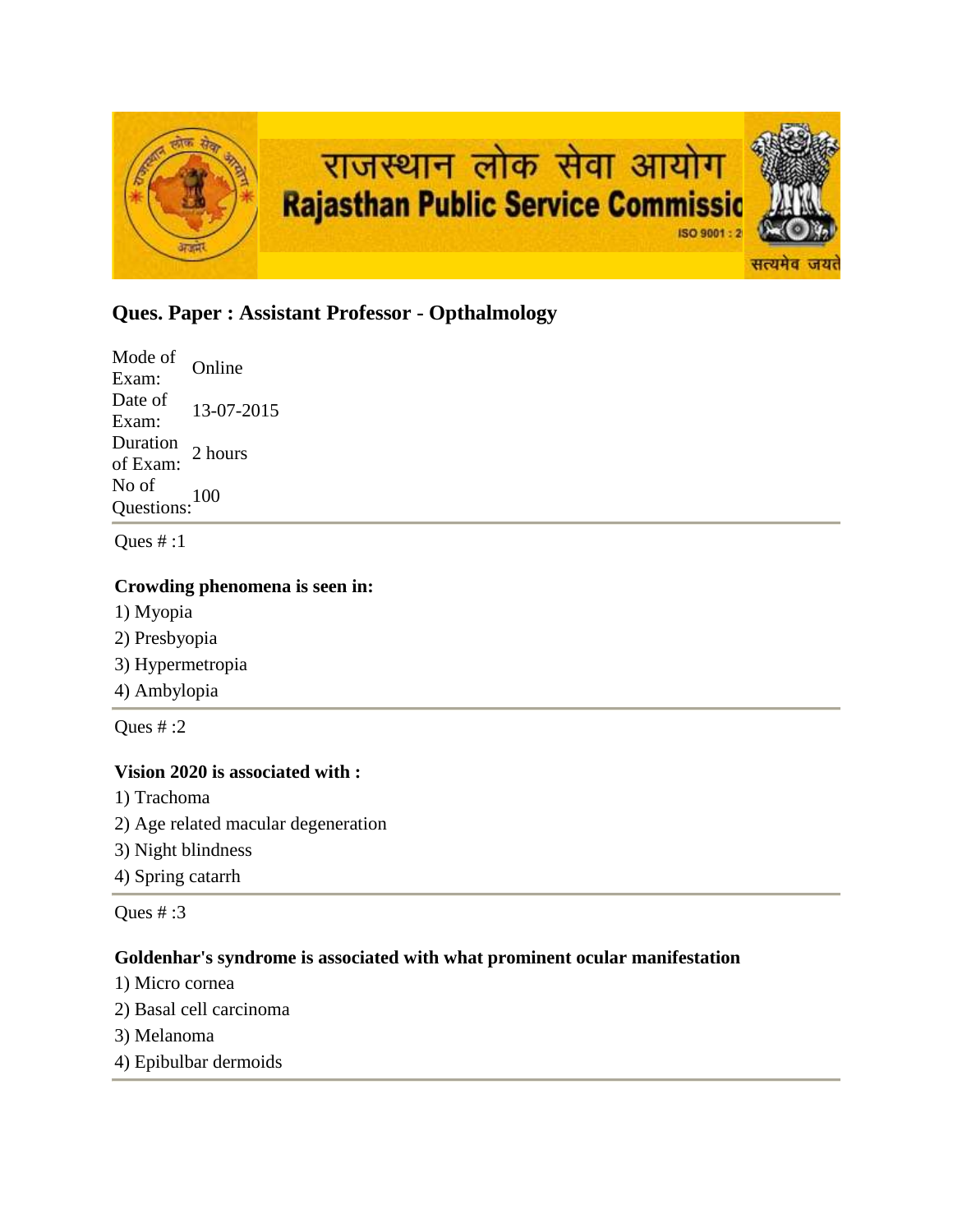## **YAG laser wave is**

- 1) Colorless
- 2) Red
- 3) Green
- 4) Blue

Ques  $# : 5$ 

## **Bitemporal hemianopia indicates that the lesion is at :**

- 1) Optic nerve
- 2) Optic tract
- 3) Occipital lobe
- 4) Optic chiasma

Ques # :6

## **Which muscle is intorter of eye:**

- 1) Inferior oblique
- 2) Inferior rectus
- 3) Superior rectus
- 4) Medial rectus

Ques # :7

## **Under the school eye screening programme in India, the initial vision screening of school children is done by:**

- 1) School teachers
- 2) Primary level health workers
- 3) Ophthalmic assistant
- 4) Medical officers

Ques # :8

#### **Ring of soemmering is seen in :**

- 1) Siderosis
- 2) Complicated cataract
- 3) After cataract
- 4) Traumatic cataract

Ques # :9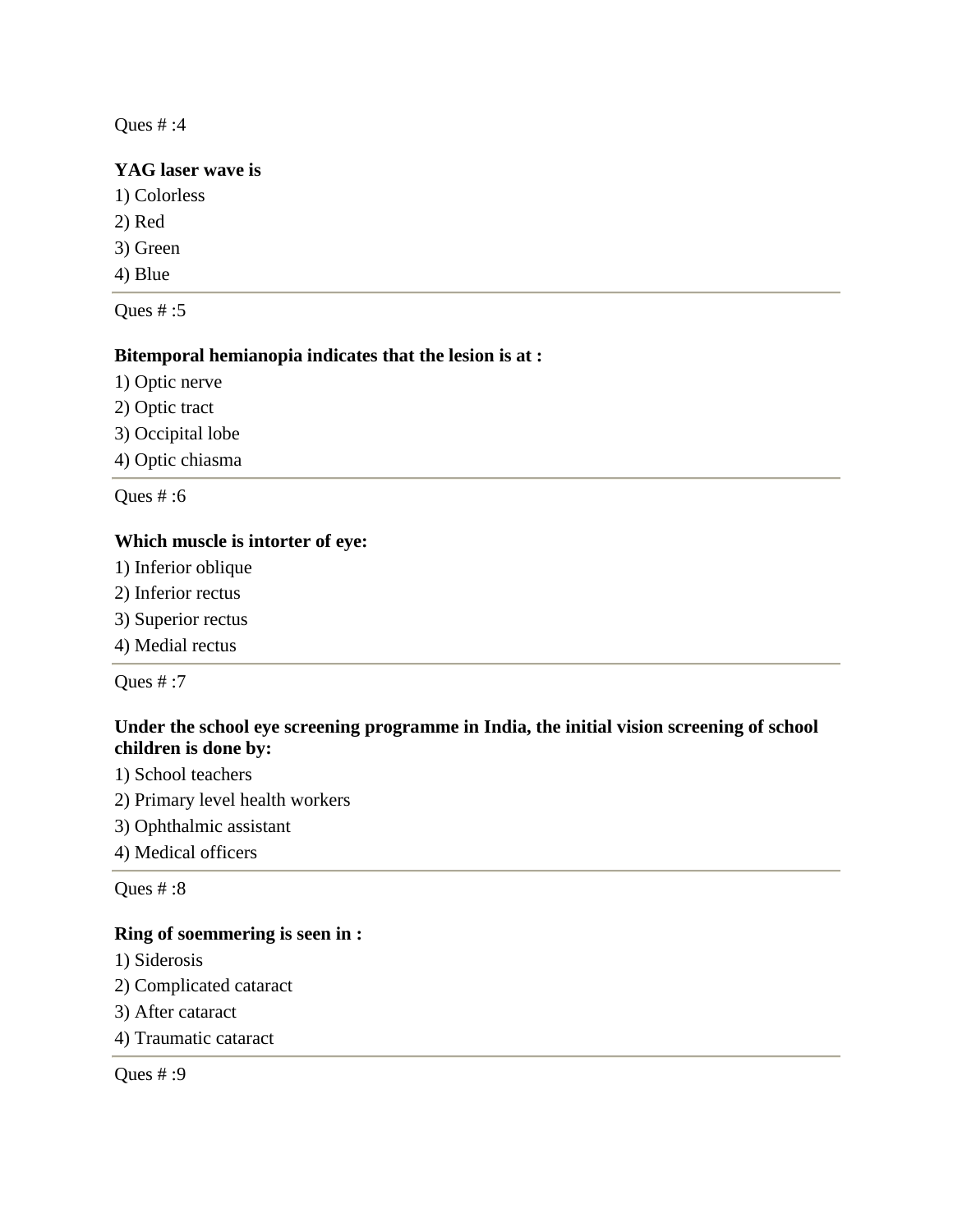## **Hirschberg test is used to detect -**

- 1) Manifest Squint
- 2) Field Charting
- 3) Latent squint
- 4) Nystagmus

Ques # :10

## **Excimer laser photorefractive keratectomy :**

1) is excellent for hyperopia upto 5 diopters

2) is best for myopia between 2 and 6 diopters

3) Uses a 48 mm excimer laser

4) Should be used to correct astigmatism upto to 4.5 diopters

Ques # :11

## **With-the-rule astigmatism is :**

1) A negative cylinder at 180

2) A positive cylinder at 180

3) A negative cylinder at 90

4) Less common than against-the-rule astigmatism

Ques # :12

## **Spring catarrh is :**

1) Type I hypersensitivity reaction

2) Type II hypersensitivity reaction

3) Type III hypersensitivity reaction

4) Type IV hypersensitivity reaction

Ques # :13

## **Macular function tests are all except :**

1) Red Green glasses.

2) Entoptic view test.

3) Maddox rod test.

4) Two point discrimination test.

Ques # :14

## **Pseudoexfoliation syndrome is diagnosed in a patient. All of the following are true except :**

1) the condition is found worldwide

2) the peak age is 45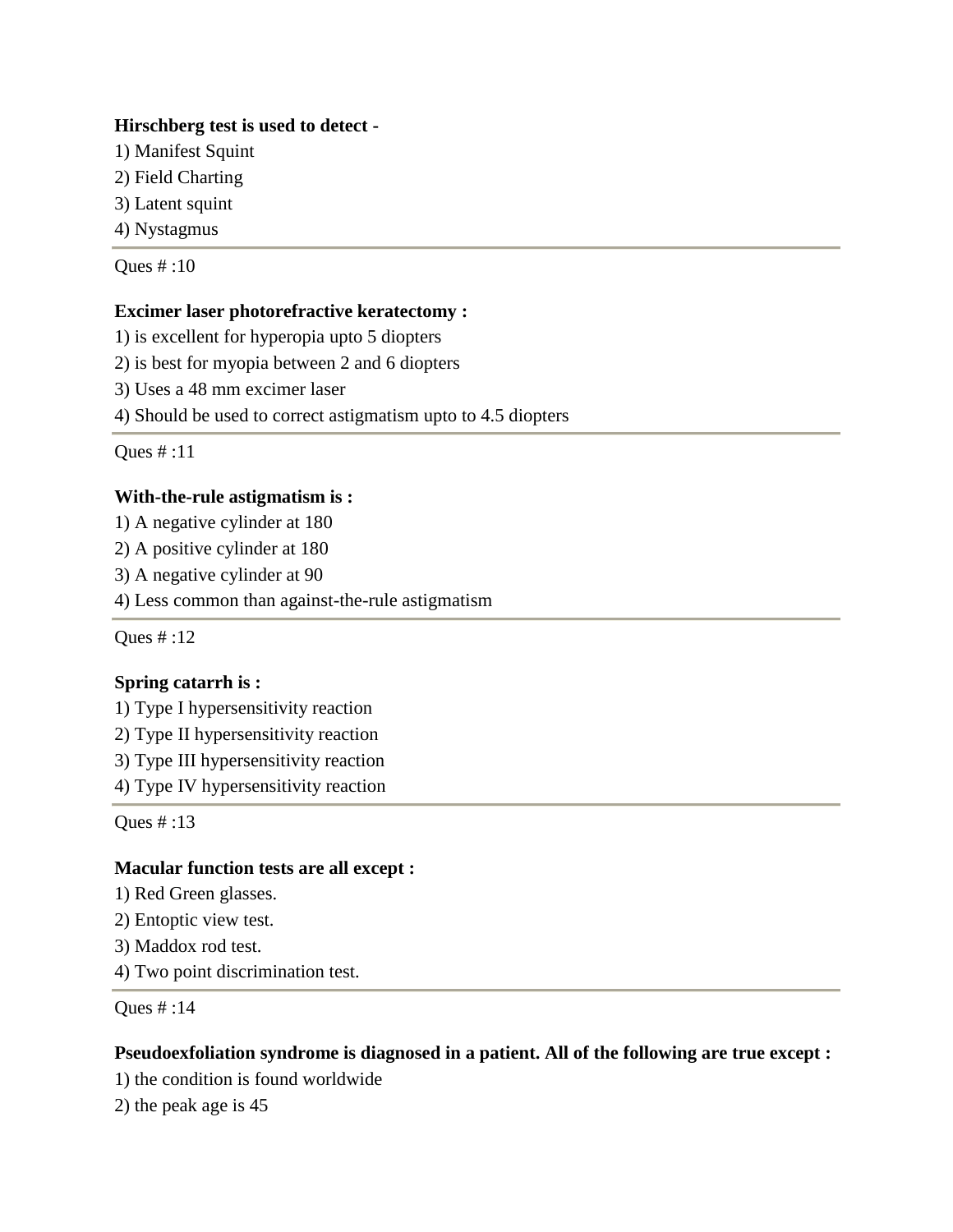3) it is rare in blacks 4) it is bilateral in over 50% of patients

Ques # :15

## **The difference in magnification between an intraocular lens and the original crystalline lens in approximately:**

1) 0.035

2) 0.025

3) 0.015

4) 0.005

Ques # :16

## **Whitnall's ligament is seen in**

- 1) Muller's muscle
- 2) Frontal muscle
- 3) Levator palpebrae superioris
- 4) Superior oblique

Ques # :17

## **Steroid induced cataract is :**

1) Posterior subcapsular cataract

- 2) Anterior subcapsular cataract
- 3) Nuclear cataract
- 4) Cupulliform cataract

Ques # :18

## **All the following are risk factors for the development of retinal breaks except :**

- 1) Hypermetropia
- 2) Myopia
- 3) Lattice degeneration of the retina
- 4) Ocular nonsurgical trauma

Ques # :19

#### **Fluctuating refractive errors with cataract are seen in :**

- 1) Morgagnian cataract
- 2) Diabetic cataract
- 3) Intumescent cataract
- 4) Traumatic cataract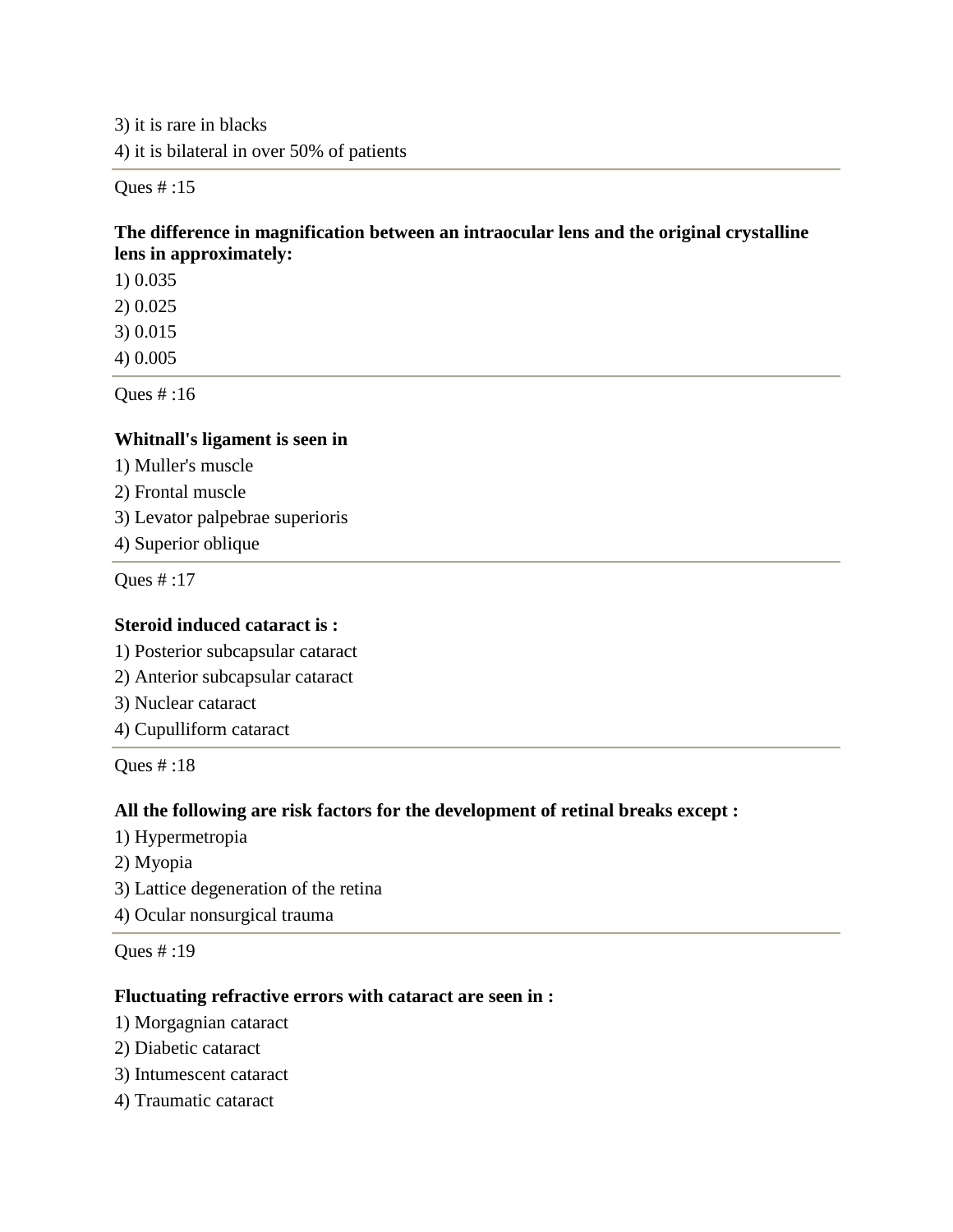#### **Chronic dacrocystitis is most often caused by**

1) Neisseria gonococci

- 2) Staphylococci
- 3) Chlamydia trachomatis
- 4) Streptococcal pneumoniae

Ques # :21

#### **Roth's spots are seen in :**

1) Diabetes mellitus 2) Sub acute bacterial endocarditis 3) Eales disease 4) Optic nerve tumours

Ques # :22

## **Blood in Schlemm's canal is seen in:**

- 1) phacomorphic glaucoma
- 2) carotid-cavernous fistula
- 3) angle recession glaucoma
- 4) pseudo exfoliation

Ques # :23

#### **Ocular muscle most commonly involvend in thyrotoxic myopathy is**

- 1) Superior oblique
- 2) Inferior oblique .
- 3) Inferior rectus
- 4) superior rectus

Ques # :24

#### **Corneal curvature is measured by**

- 1) pachymeter
- 2) keratometer
- 3) placido's disc
- 4) specular microscope

Ques # :25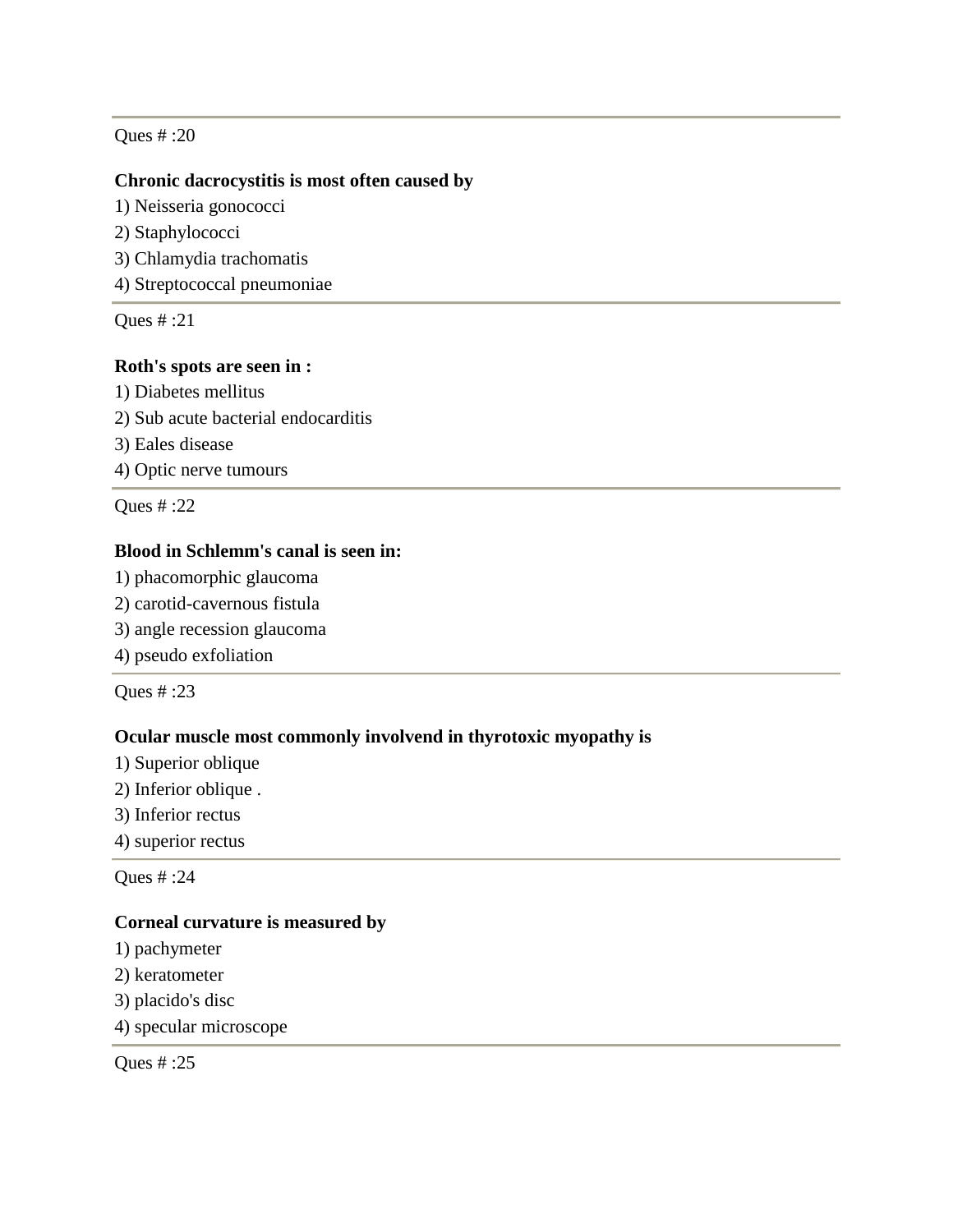#### **Macular function tests include A/E**

1) amsler grid test

2) photo stress test

3) indirect slit lamp biomicroscopy

4) retinal electoretinogram

Ques # :26

## **For slit lamp biomicroscopic examination all of these lenses are used except**

1) hruby lens 2) goldman's 3mirror contact lens 3) 90 d lens 4) direct ophthalmoscope

Ques # :27

## **in fincham's test if coloured halo is found to be broken up into segments,then dignosis may be**

1) PACG 2) OAG 3) immature cataract 4) mucopurulent conjunctivitis

Ques # :28

## **homonymous hemianopia field defect may be caused by which of the following lesions:**

1) A lesion of the optic chiasm

2) A lesion of the occipital lobe

3) Optic Neuritis

4) An attack of migraine

Ques # :29

## **Which of the following is contraindicated in the early management of a patient with hyphema**

- 1) Steroids
- 2) Cycloplegics
- 3) IOP lowering agents
- 4) Immediate evacuation of hyphaema

Ques # :30

#### **Presenting symptoms of viral conjunctivitis do NOT include:**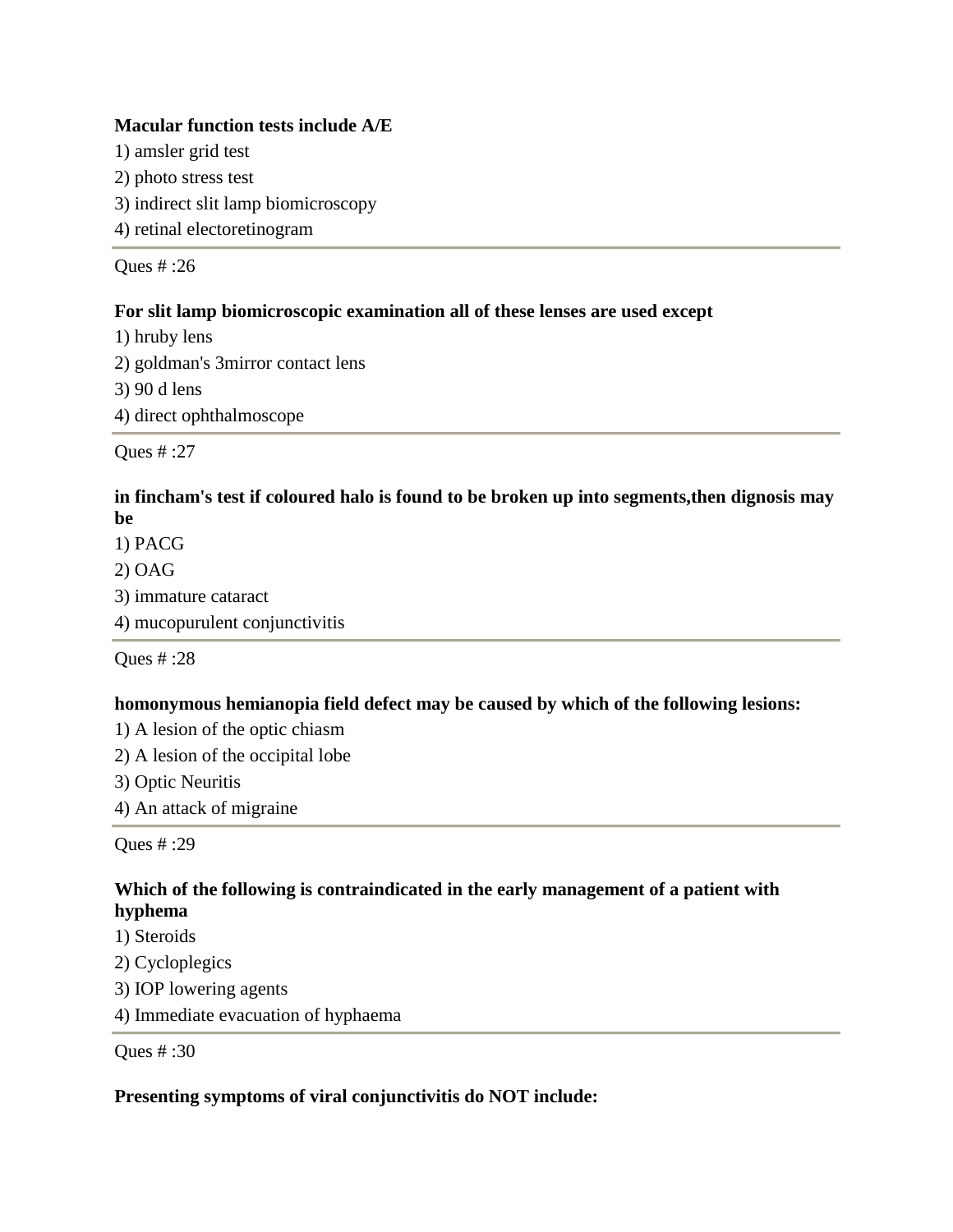1) Watery discharge

- 2) Diffuse conjunctival injection
- 3) Foreign body sensation
- 4) purulent discharge

Ques # :31

## **Corneal topography can be used for:**

- 1) Diagnosing keratoconus
- 2) Before cataract surgery to determine the curvature of the cornea
- 3) Detecting astigmatism
- 4) All of the above

Ques # :32

## **Which of the following is the first line management of keratoconus**

- 1) collagen cross linking
- 2) Hard contact lenses
- 3) Penetrating keratoplasty
- 4) spectacles

Ques # :33

#### **Mascular edema is caused by all except**

- 1) Microancurysm
- 2) Capillary dilatation
- 3) Increase permiability
- 4) none

Ques # :34

## **Macular sparing homonymous hemianopia is seen in lesions of**

- 1) Optic tract
- 2) Parietal lobe
- 3) Temporal lobe
- 4) Occipital lobe

Ques # :35

#### **Tarsorrhaphy may be indicated in which cranial nerve palsy**

- 1) Fourth nerve
- 2) Third nerve
- 3) Seventh nerve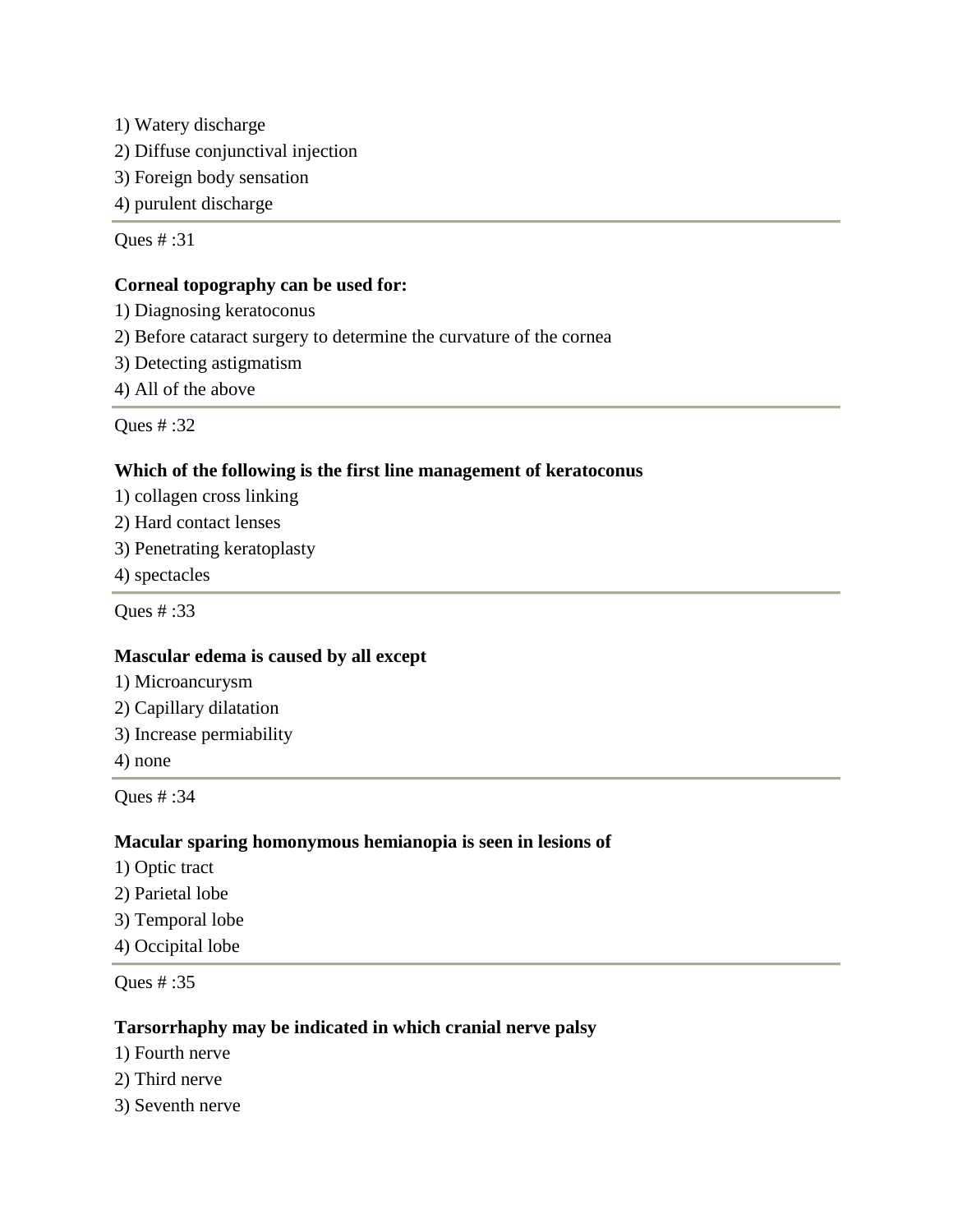4) Sixth nerve

Ques # :36

#### **Optic atrophy has been reported following use of**

- 1) Ethambutol
- 2) Streptomycin
- 3) 3. Isoniazid
- 4) All of above

Ques # :37

#### **The pupil which is small contracts on convergence but does no react to light is**

- 1) Tonic pupil of Ade
- 2) Pupil in Horner's syndrome
- 3) Marcus Gunn pupil
- 4) Argyl Robertson pupil

Ques # :38

#### **Microsperophakia in a patient of stocky build and small stubby fingers is most likely to be**

- 1) Marfan's syndrome
- 2) Ehler Danlos syndrome
- 3) Weil Marchesani syndrome
- 4) Alport syndrome

Ques # :39

## **Seconday open angle glaucoma in uveitis can be due to**

- 1) A total peripheral anterior synechia
- 2) Annular synechia
- 3) Occlusion pupil
- 4) Trabeculitis

Ques # :40

#### **Tensilon test involves injection of**

- 1) Physostigmine
- 2) Acetylcholine
- 3) Neostigmine
- 4) Edrophonium chloride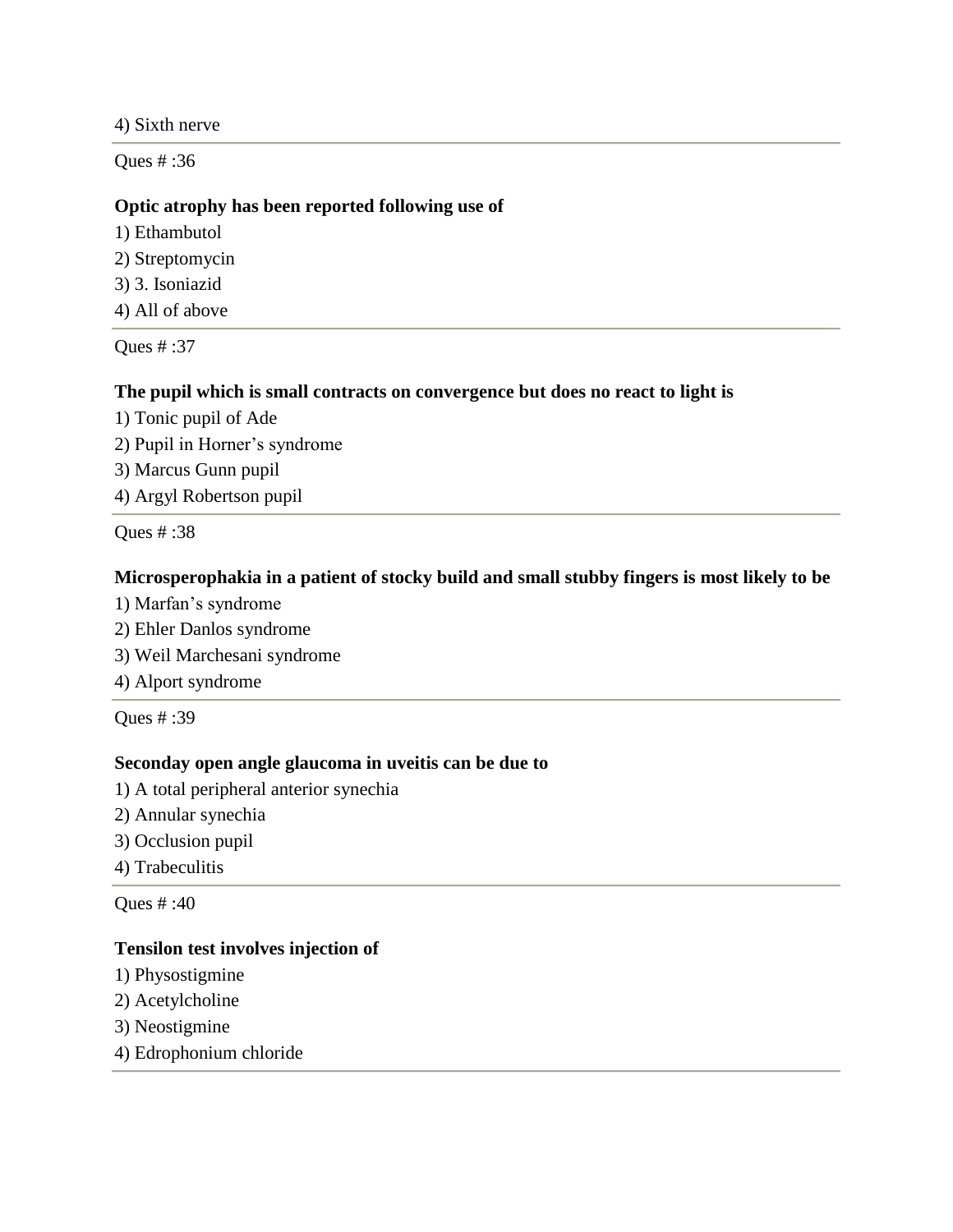## **Fixation reflex develops at age of:**

- 1) 1 month
- 2) 4 months
- 3) 8 months
- 4) 6 months

Ques # :42

## **Relative afferent papillary defect (RAPD) is characteristically seen in damage to:**

- 1) Optic nerve
- 2) Optic tract
- 3) Lateral geniculate body
- 4) Occulomotor nerve

Ques # :43

## **Commonest cause of traumatic myopia after injury occurs**

- 1) damage to suspensory ligament
- 2) Anterior dilocation of lens
- 3) Posterior subluxation of lens
- 4) Ciliary spasm

Ques # :44

## **If the pupil is not in normal position it is termed as**

- 1) Dyscoria
- 2) Corectopia
- 3) Polycoria
- 4) Aniscoria

Ques # :45

## **In LPS resection which ligament is landmark for resection site**

- 1) Ligament of Lock wood
- 2) Whitnalls Ligament
- 3) Suspensory ligament of zinn
- 4) none of the above

Ques # :46

## **A old age person of seventy years come in eye OPD with inetermittent epiprora, What is**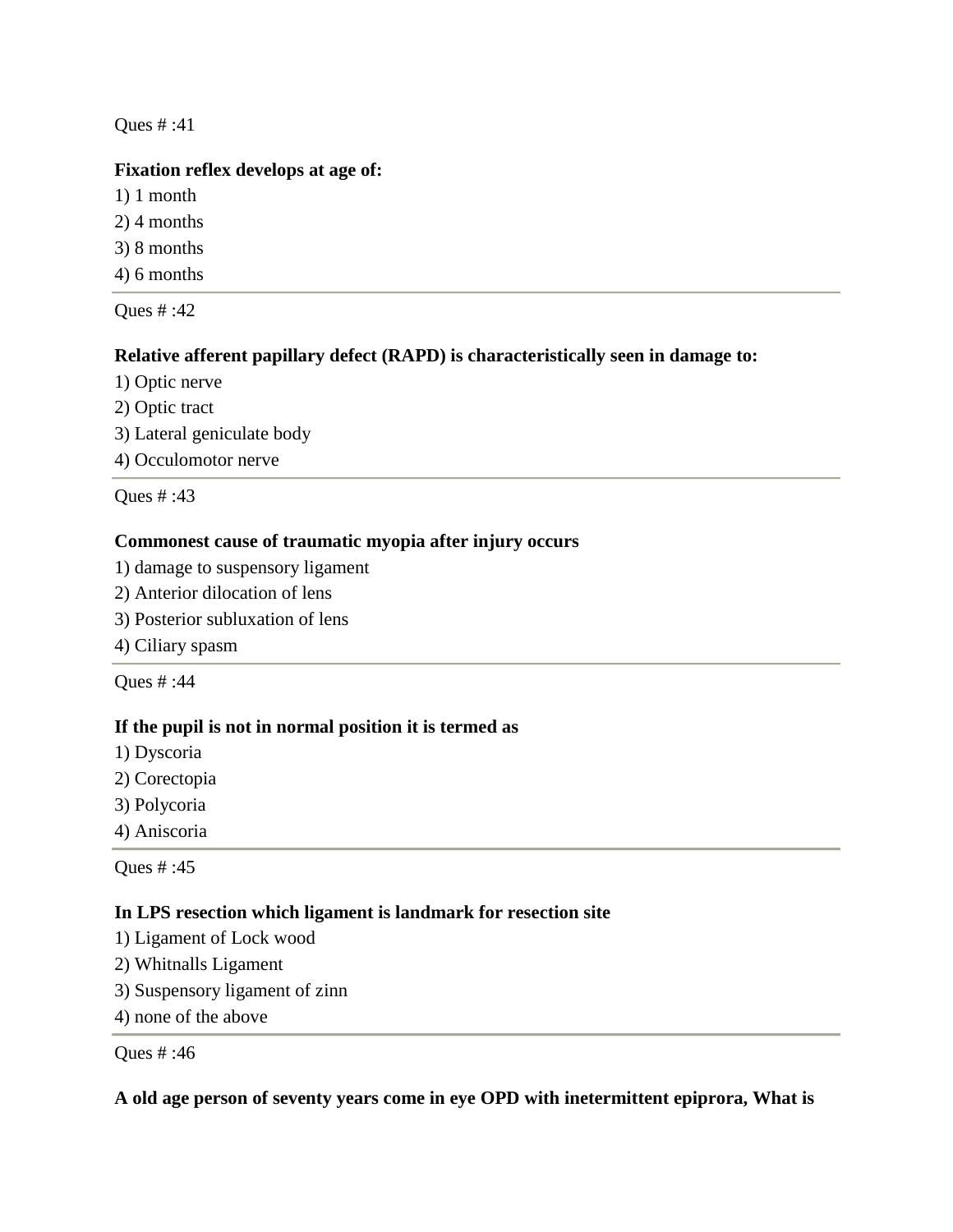#### **the most likely cause physiological epiphora**

- 1) Punctum stenosis
- 2) Obstruction at lower canalicular region
- 3) Structure of naso lacrimal duct
- 4) Orbicularis muscles weakness

Ques # :47

#### **What is the most common lympho proliferative isorder of orbit**

- 1) Leukemia
- 2) Lymphoma
- 3) Atypical lymphoid hyperplasia
- 4) Histocytosis

Ques # :48

#### **Corneal Stroma and endothelium develops from**

- 1) Neuroectodum
- 2) Surface Ectodum
- 3) Cranial neural crest cell
- 4) Mesoderm

Ques # :49

#### **In epithelial oedema the visual symptoms of glare and haloes may be the result of**

- 1) Refractive effects
- 2) Differactive effects
- 3) Interference effects
- 4) Combine of all

Ques # :50

#### **Light tissue interaction for yag laser work on principle of**

- 1) Photo coagulation
- 2) Photo disruption
- 3) Photo Ablation
- 4) none of the above

#### Ques # :51

**A 20 year old women with 3D sp both eye glasses with 6/6 vision underwent lasik surgery. On next day she had corneal haze on S/L and pain with blurred vision. What is most likely diagnosis.**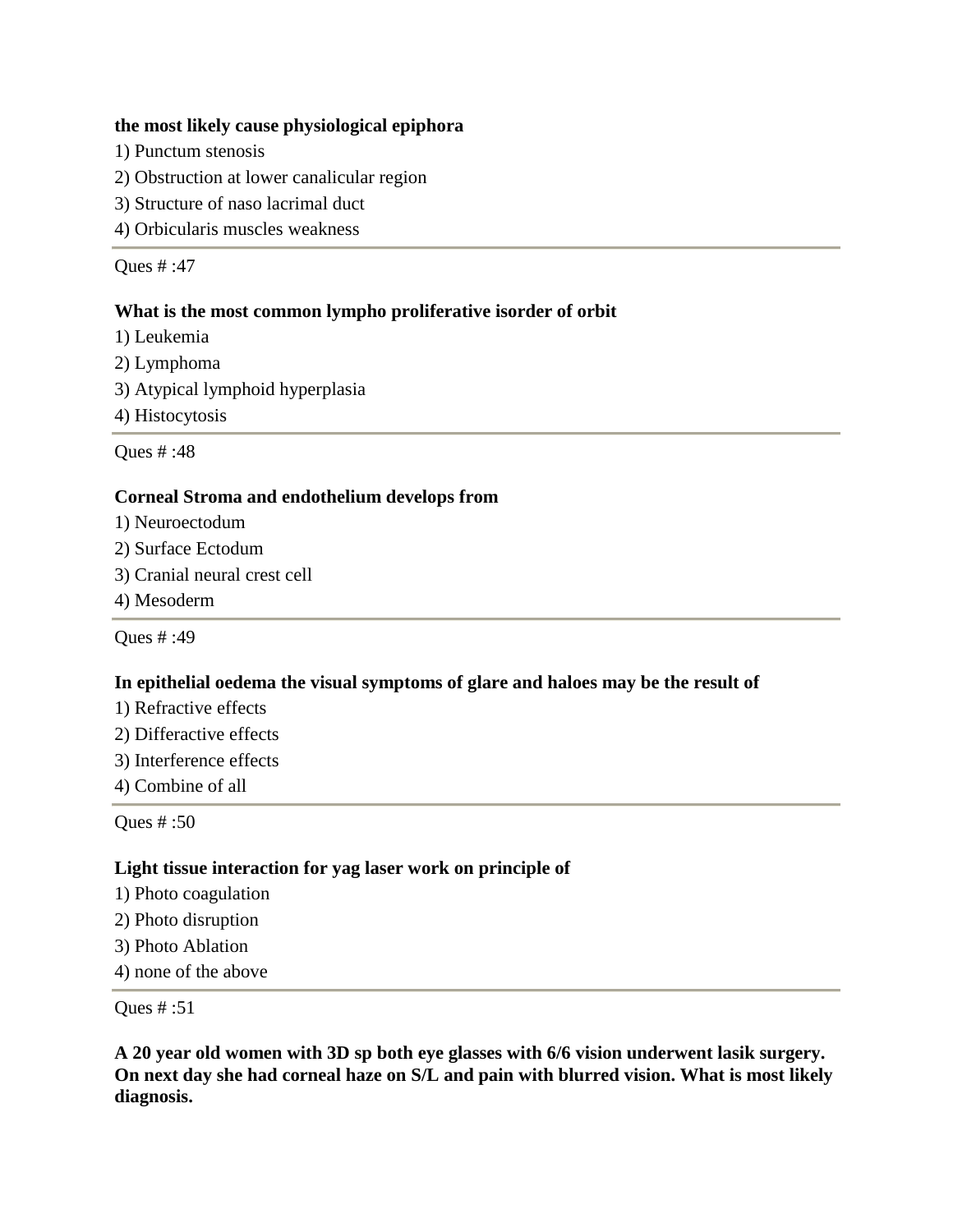1) Infection Keratitis 2) Diffuse lamellar Keratitis 3) Intestitial Keratitis 4) Disciform Keratitis

Ques # :52

## **If any prostaglandin are added with timolol 0.5% drops. What amount of additive reduction of intraocular pressure is seen**

1) 5 to 10%

2) 10 to 15%

3) 15 to 28%

4) 25 to 40 %

Ques # :53

## **All are active VEGF agents EXCEPT**

- 1) Bevacizumab
- 2) Ranibizumab
- 3) Verteprofin
- 4) Pegapatanib sodium

Ques # :54

## **Malignant glaucoma is most likely seen postoperatively in**

- 1) Myopic eyes
- 2) Hyperopic eyes
- 3) Aphakic eyes
- 4) Pseudophaki eyes

Ques # :55

## **To get best changes in corneal shape and aberration free surface can be achieved by which technique of myopia**

1) 1-LASIK 2) LASEK 3) femto second-LASIK 4) SMILE femto second

Ques # :56

## **what is the drug of choice to treat post yag laser pressure spike**

1) Timolol 0.5% BD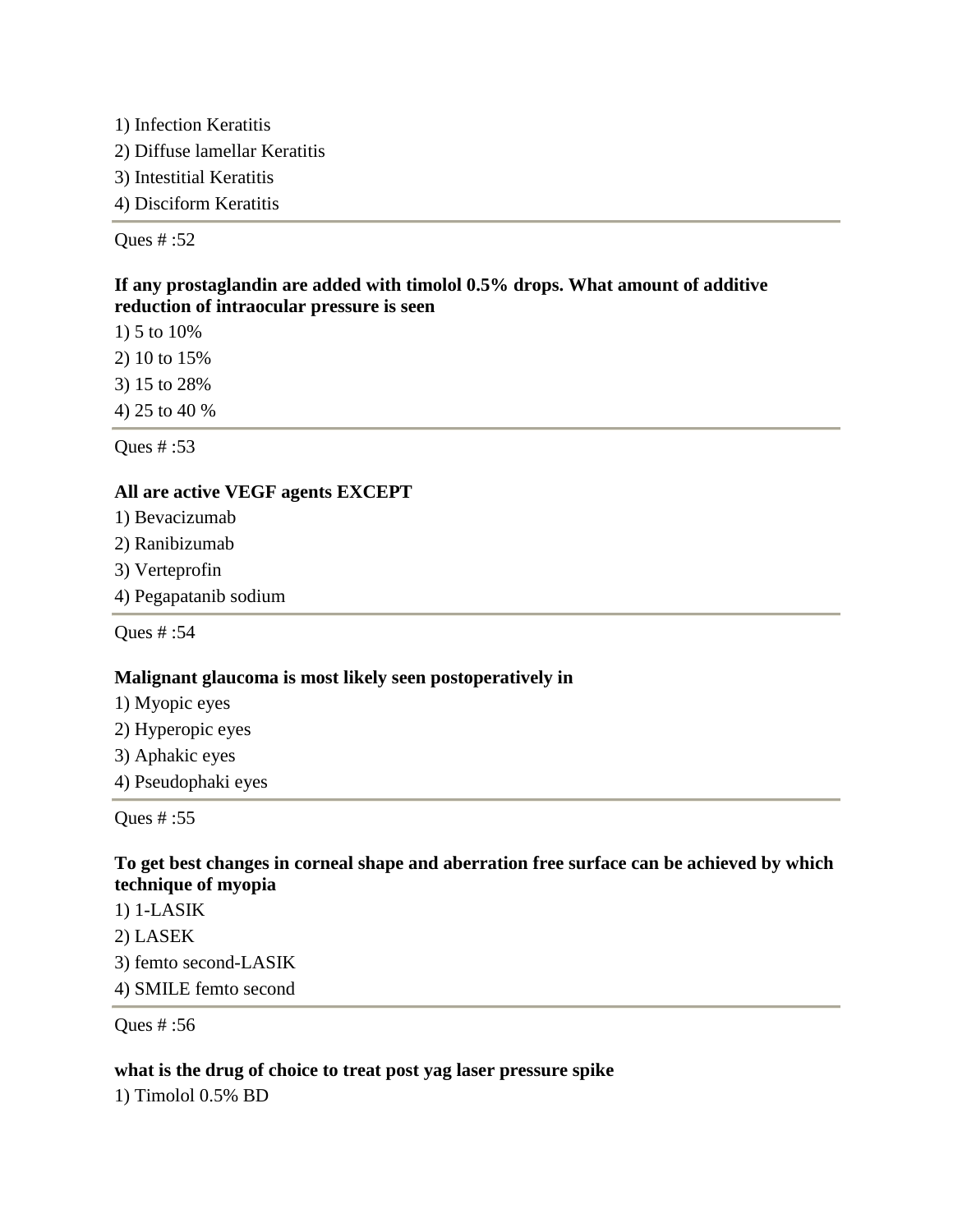2) Levobunolol 0.5% BD

3) Apraclonidine 1% 0.5 BD

4) Brimonidine 0.2%BD

Ques # :57

## **Moor field regression analysis on HRT shows assesment of**

- 1) Field defects due to glaucoma
- 2) Neuro retinal rim and disc area in glaucoma cupping with normal data
- 3) Monitor progression in glaucoma
- 4) Peripapillary changes in glaucomma

Ques # :58

## **Herbert's pits are seen on**

- 1) Lid margin
- 2) Pelpebral conjuctiva
- 3) Arlt's Line
- 4) Limbus

Ques # :59

## **Association of Keratoconjuctivitis sicca with Rheumatoid arthritis is**

- 1) Reiter's syndrome
- 2) Sjogren's syndrome
- 3) Steven Johnson syndrome
- 4) Mikulicz's syndrome

Ques # :60

## **Hudson-stahli lines in cornea are**

- 1) Red
- 2) Yellowish -red
- 3) Yellowish-brown
- 4) Yellow

Ques # :61

## **Munson's sign is seen in**

- 1) Episcleritis
- 2) Chalcosis
- 3) Keratoconus
- 4) Retinal Detachment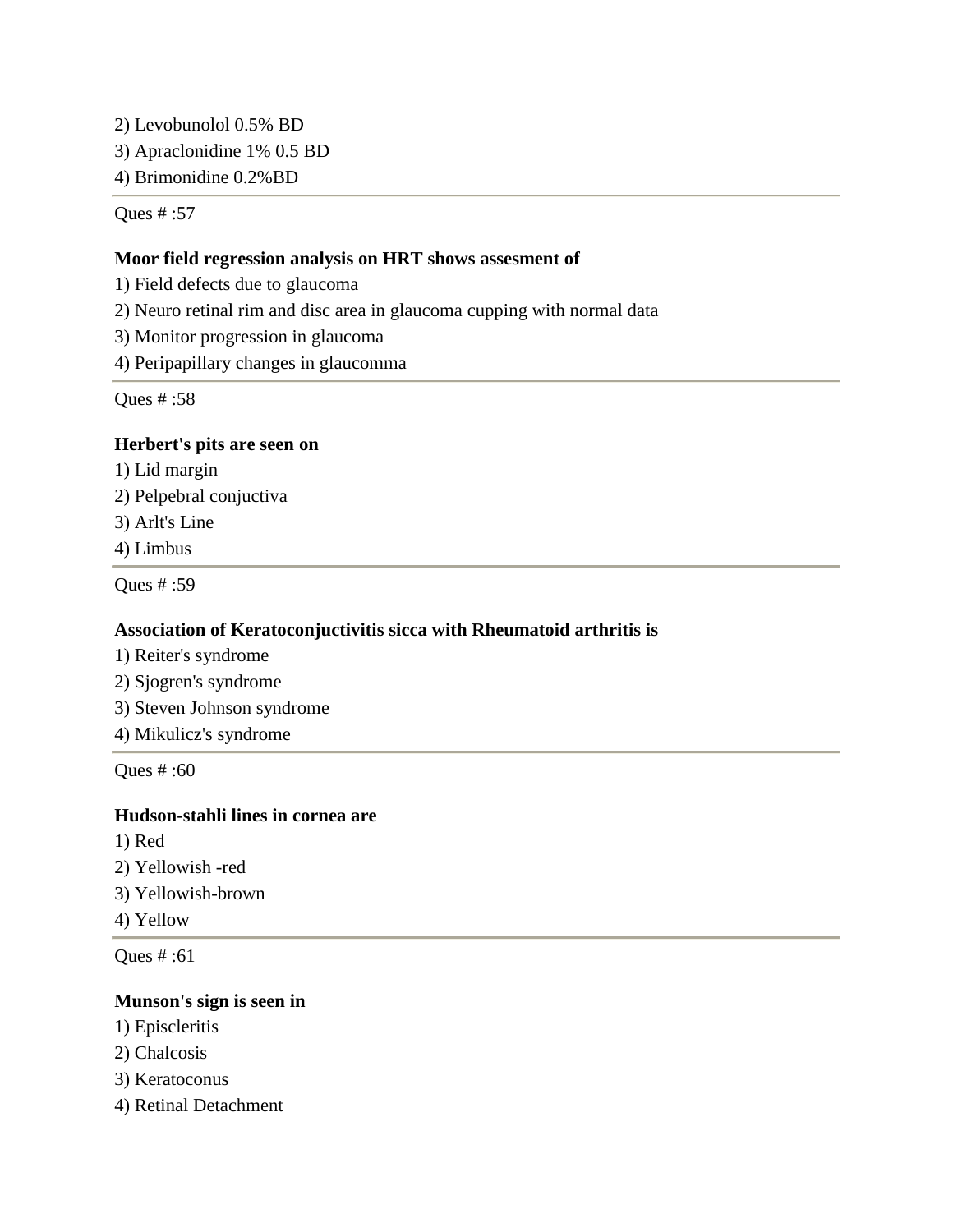#### **Action of right Superior oblique muscle is**

- 1) Laevodepression
- 2) Laevoelevation
- 3) Dextrodepression
- 4) Dextroelevation

Ques # :63

#### **Synkinetic ptosis is typically seen as**

- 1) Bell's phenomenon
- 2) Myasthenia Gravis
- 3) Marcus Gunn phenomenon
- 4) Maldevelopment of Levator muscle

Ques # :64

#### **Most common type of lid carcinome is**

- 1) Adenocarcinome
- 2) Melanoma
- 3) Basal cell carcinoma
- 4) Symmetrical enlargement

Ques # :65

## **Keratoconjuctivitis sicca refers to**

- 1) Aqueous tear deficiency dry eye
- 2) Mucin deficiency dry eye
- 3) Lipid deficiency dry eye
- 4) All type of dry eyes

Ques # :66

#### **Normal pH of tear is**

- 1) 5.7
- 2) 6.7
- 3) 7.5
- 4) 7.9

Ques # :67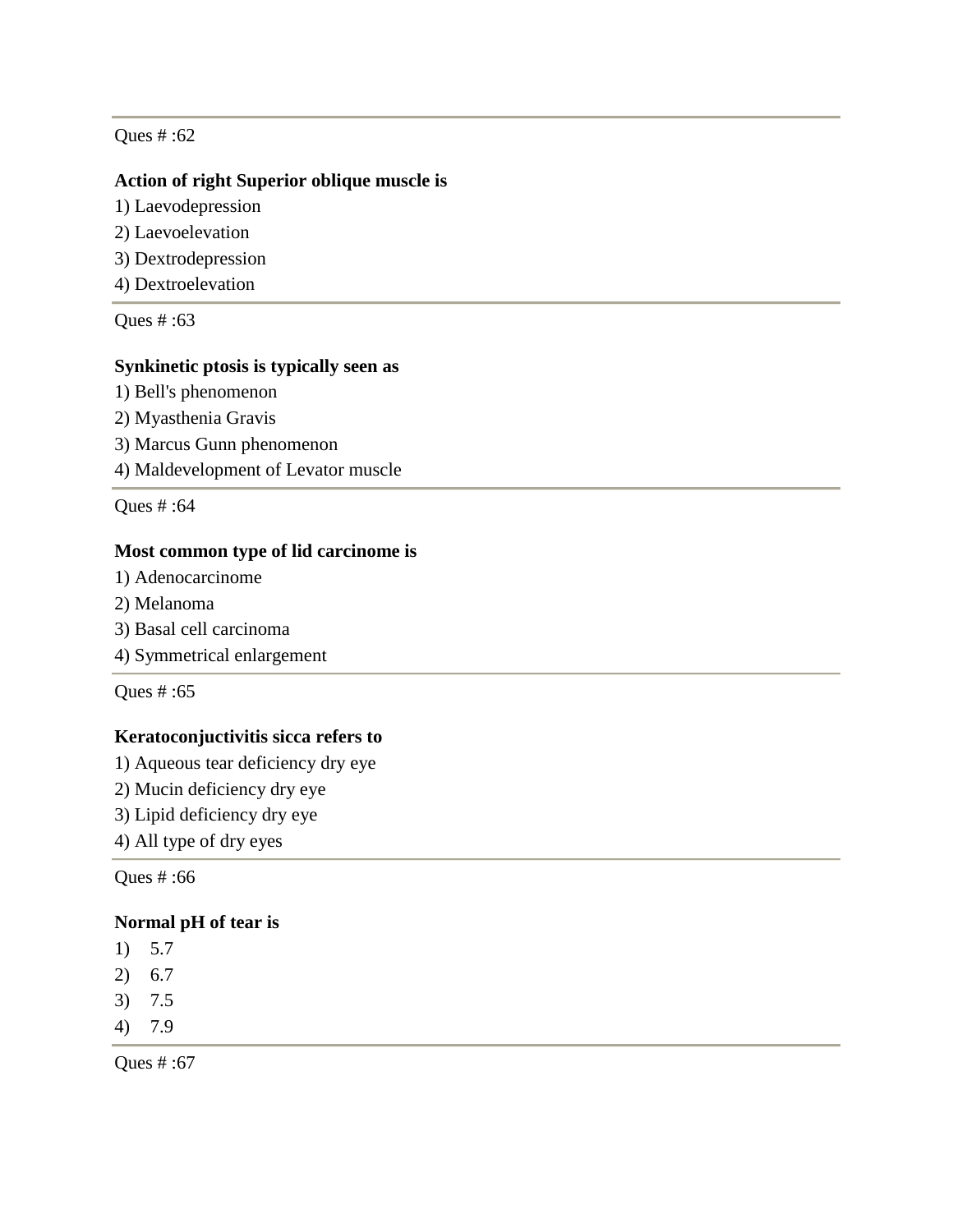#### **Crocodile tears are seen in**

- 1) Frey's syndrome
- 2) Conjuctivitis
- 3) Lacrimal tumour
- 4) Abnormal VII nerve regeration

Ques # :68

## **Most common cranial nerve involve in ophthamologic migrane is**

- 1) II nerve
- 2) III nerve
- 3) V nerve
- 4) VI nerve

Ques # :69

#### **Uncrossed diplopia is seen with**

- 1) Esotropia
- 2) Exotropia
- 3) Esophoria
- 4) Exophoria

Ques # :70

#### **Principle of the stenopic slit is based on**

- 1) Astigmatic fan
- 2) The circle of least diffusion
- 3) Pin-hole phenomenon
- 4) Sturm's conoid

Ques # :71

## **Diameter of fovea centralis is**

- 1) 0.5 mm
- 2) 1 mm
- 3) 1.5 mm
- 4) 2.5 mm

Ques # :72

#### **The shortest extraocular muscle is**

1) Superior oblique

2) Inferior oblique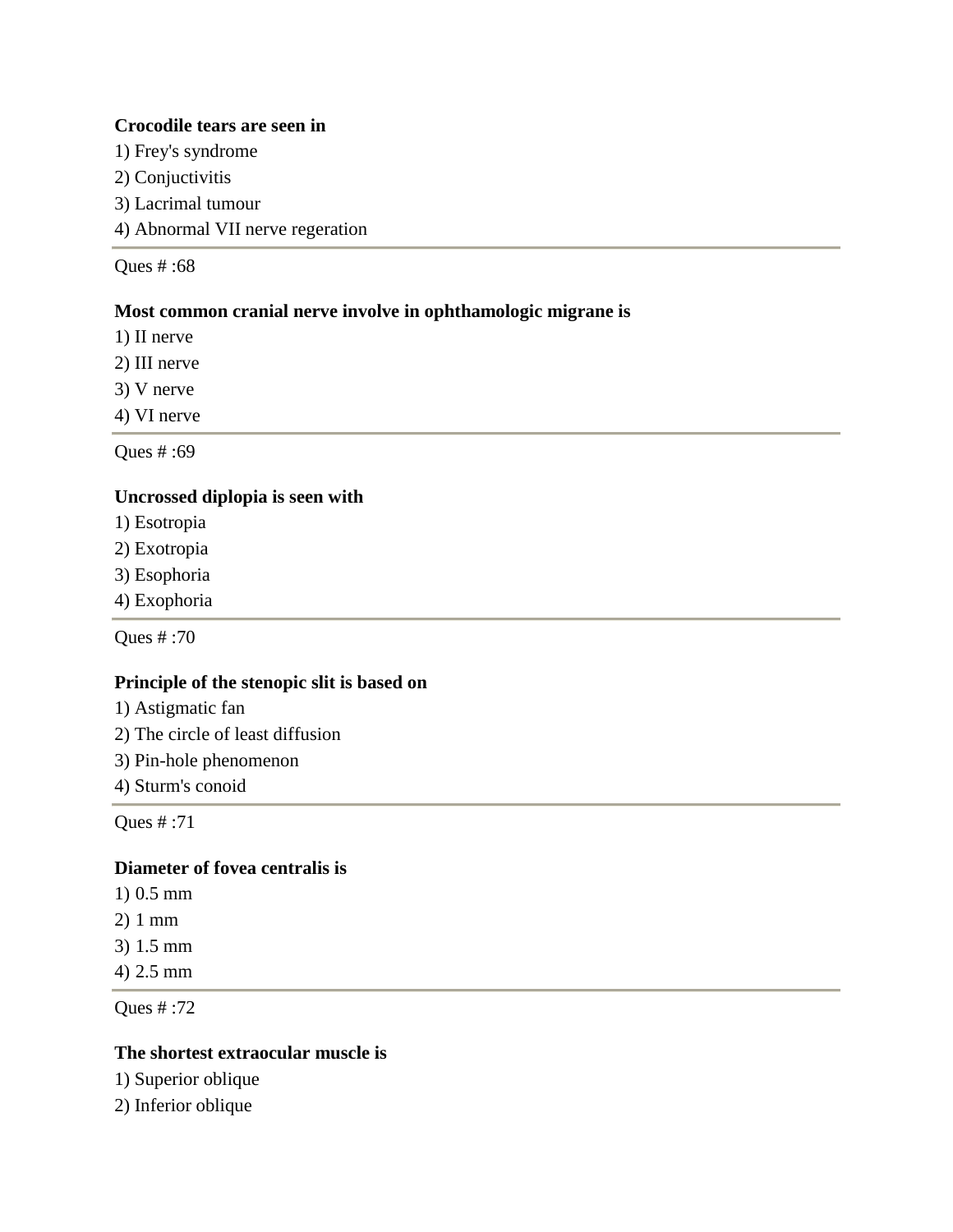3) Superior rectus

4) Inferior rectus

Ques # :73

#### **Acute haemorrhagic conjuctivitis is caused by**

- 1) Entero virus
- 2) Adenovirus type 8
- 3) Picorna virus
- 4) Gonococcus

Ques # :74

#### **Snow ball' opacities near ora serrata are pathognomic of**

- 1) Fungal Endophthamitis
- 2) Pars-plantis
- 3) Diabetic ratinopathy
- 4) Anterior chroiditis

Ques # :75

#### **All of the following are included invision 2020 goals except**

- 1) Refractive errors
- 2) Glaucoma
- 3) Cataract
- 4) Childhood blindness

Ques # :76

## **Treatment of Accomodative squint is**

- 1) Accomodative I.O.L.
- 2) Surgery
- 3) Orthroptic exercise
- 4) Prism correction

Ques # :77

## **All Lesions are seen in blunt trauma Except**

- 1) Macular hole
- 2) Berlin's edema
- 3) soft exudates
- 4) Angle recession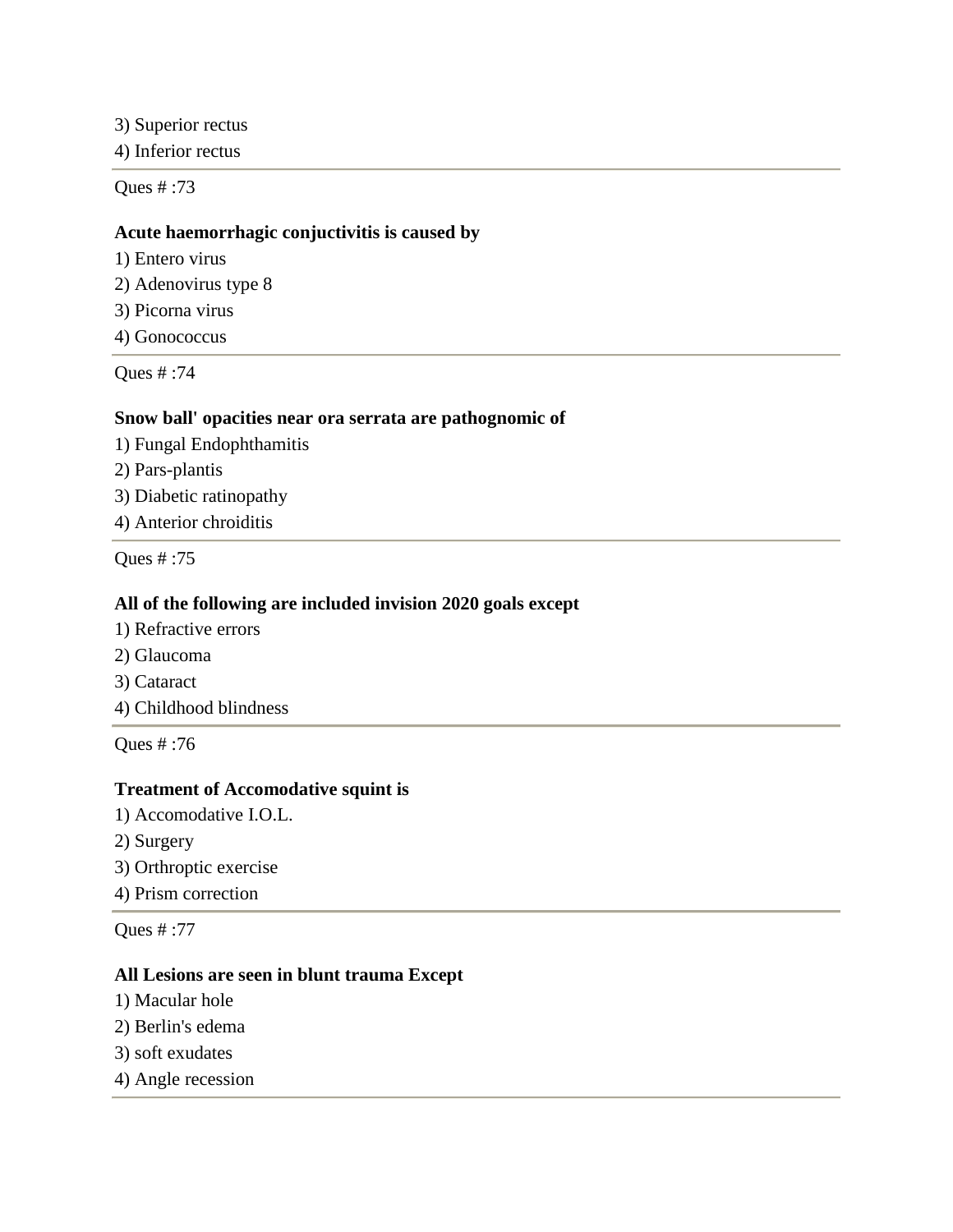## **Optic neuritis is not seen in**

1) Multiple sclerosis 2) Diabetes 3) Methenol poisioing 4) none

Ques # :79

## **First sign of optic nerve disease is**

1) colour blindness

2) Afferent pupillary defect 3) Efferent pupillary defect

4) Loss of accomodation

Ques # :80

#### **In Bupthalmos lens is**

1) Small

- 2) Large
- 3) Anterioposterior flat
- 4) Normal

Ques # :81

#### **Most common systemetic association of scleritis is**

- 1) Giant cell arteritis
- 2) Rheumatoid arthritis
- 3) Disseminated systemic sclerosis
- 4) Reiter's syndrome

Ques # :82

#### **Image seen by ophthalmoscopy is**

- 1) Inverted and virtual
- 2) Erect and Virtual
- 3) Inverted and real
- 4) Erect and real

Ques # :83

## **Distance of lateral rectus from Limbus**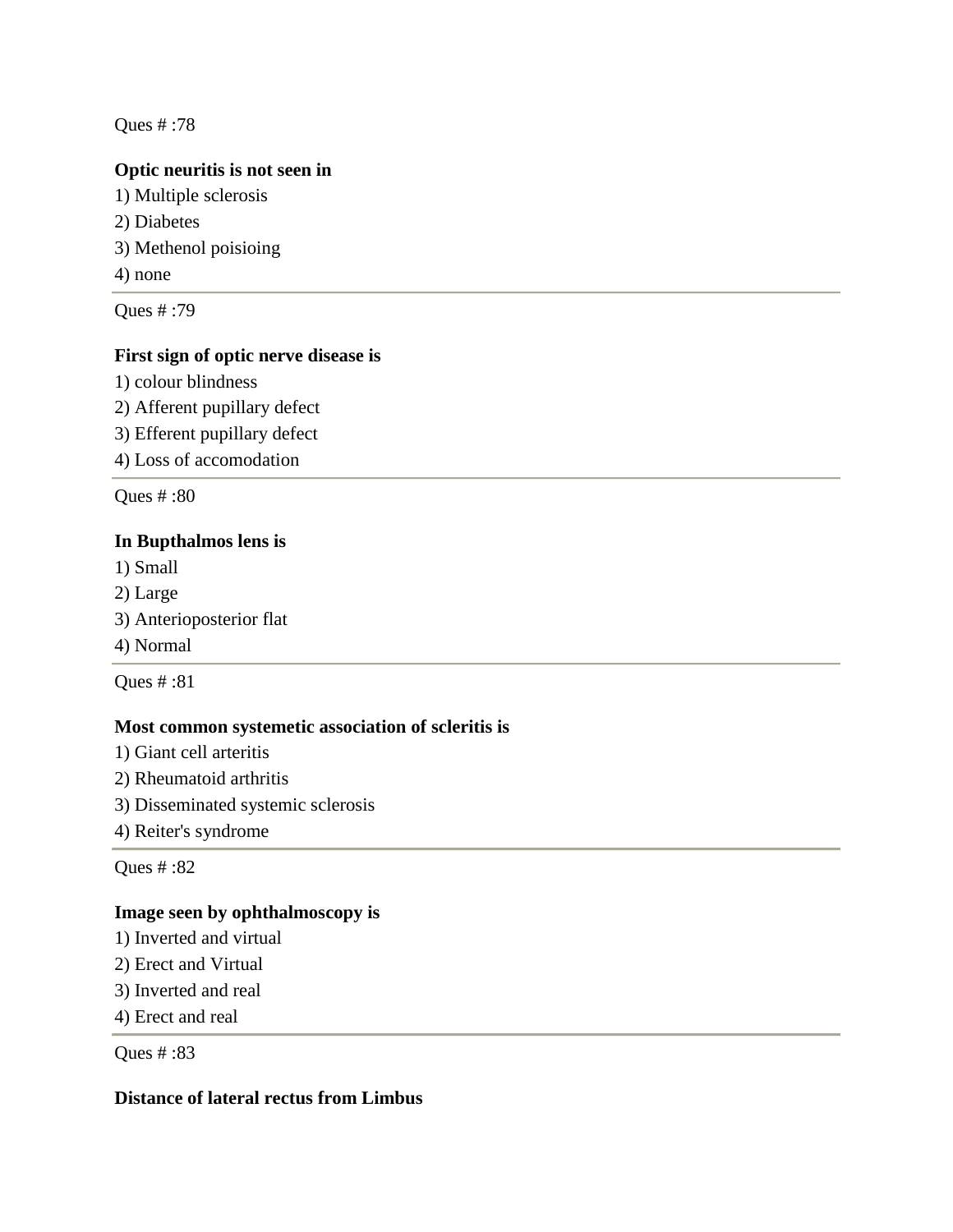| $1)$ 4.5mm |  |
|------------|--|
| 2) 5.5 mm  |  |
| 3) 7.0 mm  |  |
| 4) 9.0 mm  |  |
|            |  |

## **All are seen in 3rd nerve palsey**

1) Mydriosis

2) Diplopia

3) Proptosis

4) Exodeviation

Ques # :85

#### **Blue sclera is seen with**

1) Kawasaki syndrome

- 2) Kaposi sarcoma
- 3) Osteogenesis imperfecta
- 4) Giant cell arteritis

Ques # :86

#### **In terrian's marginal degeneration following is seen**

- 1) Epithelial defects
- 2) Painful red eye
- 3) Inferior thinning
- 4) Lipid deposition

Ques # :87

#### **Uveitis associated with trabeculitis is seen in**

- 1) Fuchs heterochromic iridocyclitis
- 2) Bechet's diesease
- 3) Herpetic uveitis
- 4) sarcoidosis

Ques # :88

#### **Presenting sign of marfan's syndrome in the eye is**

- 1) pupillary block glaucoma
- 2) monocular diplopia
- 3) need for aphatic correction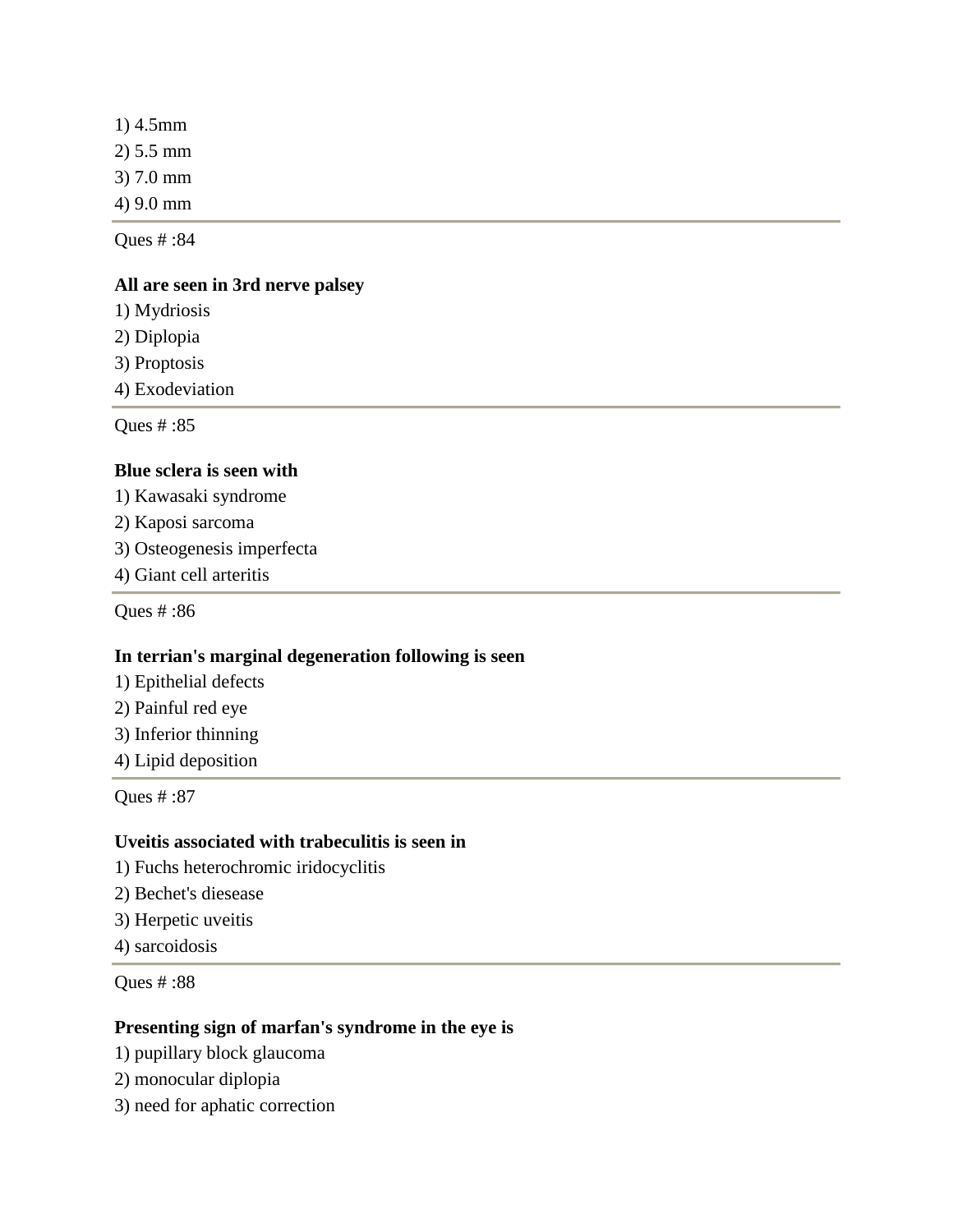#### 4) Inferonasal subluxation

Ques # :89

## **Ansler's sign is seen in**

1) Mucopurelent conjuctivitis 2) Eales disease 3) Fuch's uveitis 4) Vogt's Koyanagi Haradas syndrome Ques # :90

# **Critical period of development fixation reflax is**

- 1) 2-4 months of age
- 2) 6-8 months of age
- 3) 2 years

4) 3 years

Ques # :91

## **scleritis is most commonly associated with**

- 1) Rheumatic Arthritis
- 2) Tuberculosis
- 3) P.A.N.
- 4) Toxoplasmosis

Ques # :92

## **Healed patch of chorioretinitis give rise to**

- 1) Absolute Seotoma
- 2) Positive seotoma
- 3) Slopping seotoma
- 4) Negative seotoma

Ques # :93

#### **Steroid responsiveness are present with**

- 1) P.O.A.G.
- 2) High myopia
- 3) Diabetes
- 4) All of above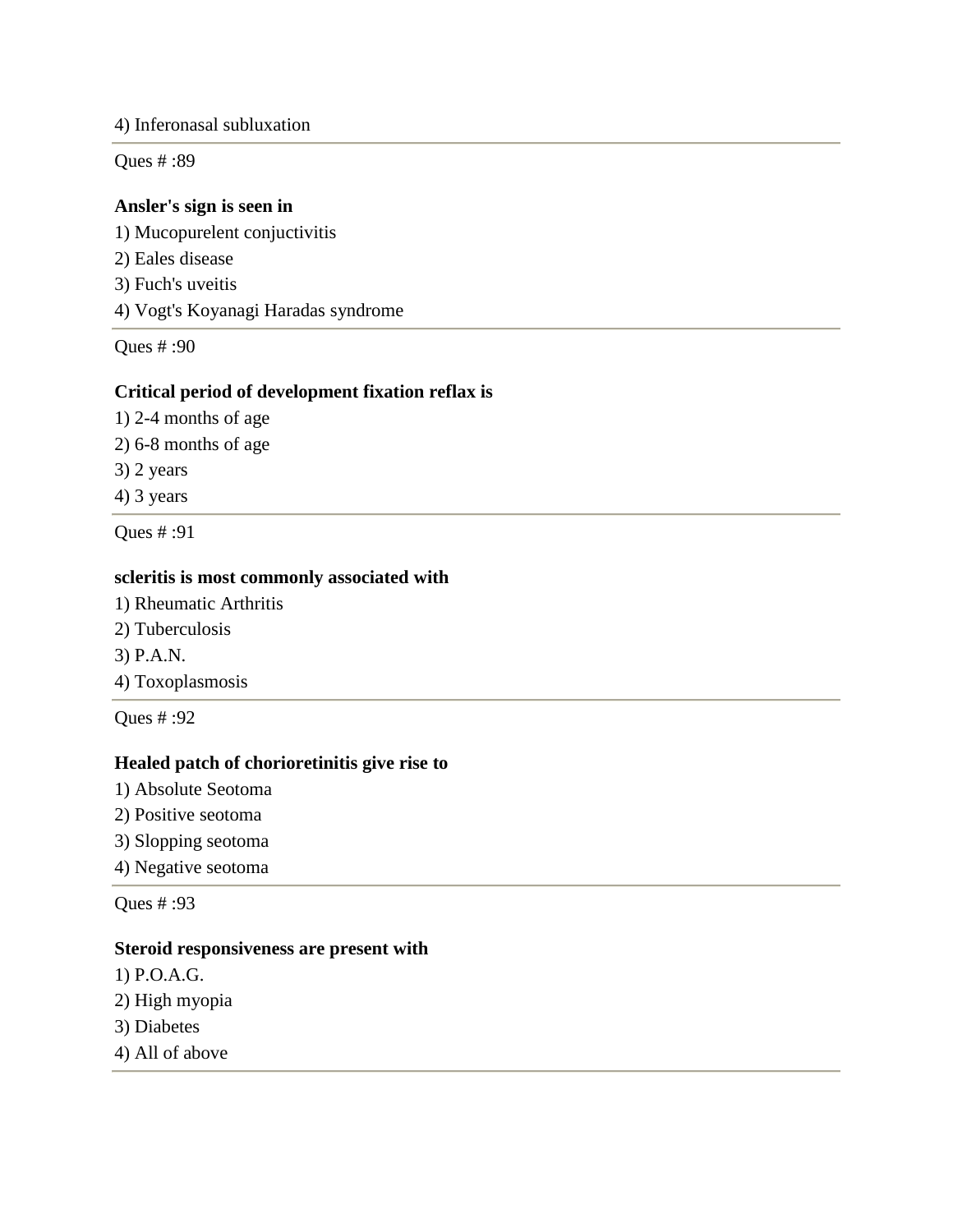## **Most common fungal infection in AIDS patients**

- 1) Candida
- 2) Cryptococus
- 3) Aspergillous
- 4) Fusarium

Ques # :95

## **All are cause of Band keratopathy Except**

- 1) Phthisis bulbi
- 2) Chronic cyclitis
- 3) Increase phosphorus level
- 4) Enteropian

Ques # :96

## **Terrien marginol degenration Which is correct**

- 1) Unilateral
- 2) Bilateral
- 3) Inferior Cornia Involve
- 4) Female are more prone

Ques # :97

## **What is Dallen**

1) Deposition of mucous of cornea

- 2) Localised area of corneal thinning
- 3) Raised limbal lesion
- 4) Deposition of epithelium

Ques # :98

#### **VER is useful in diagnosis of all the following EXCEPT**

- 1) Retinitis Pigmentosa
- 2) Optic Atropy
- 3) Visual potential in eye with opeque media
- 4) Retrobulbar neuritis

Ques # :99

#### **Most Common cause of Posterior staphyloma**